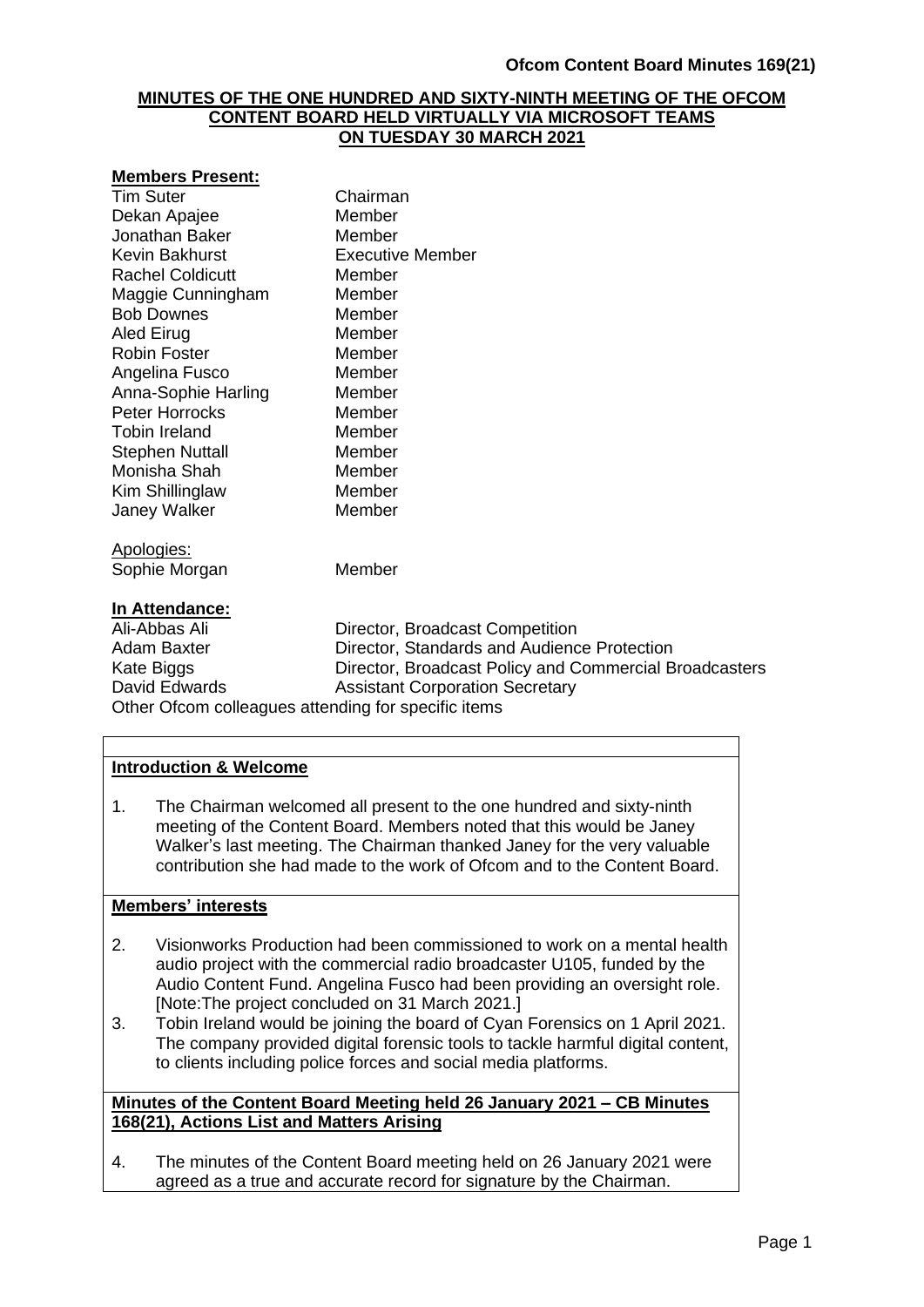- 5. There remained an outstanding action to schedule a discussion about due impartiality.
- 6. There were no other matters arising.

#### **Chairman's update**

- 7. The Chairman reported on discussions at February and March 2021 Ofcom Board meetings and focussed on the main areas of work.
- 8. At its meeting in February the Ofcom Board had approved the Content Board's Annual Work Programme for 2021/22.
- 9. On 26 March Tim Suter took part in an Ofcom Board workshop on Freedom of Expression. At his request, the workshop would be re-run for the Content Board.
- 10. On 6 May 2021 elections would take place (to the Scottish Parliament; the Welsh Senedd; some local authorities in England and local referendums, including elections to the London Assembly and for a number of directly elected Mayors, and for Police and Crime Commissioners in England and Wales). The Chairman informed members that Ofcom's Election Committee, of which he was chair, would be convened if required.

### **Broadcast & Online Content Group Policy updates – CB 4(21)**

- 11. Members had received a paper providing an update on key policy and project areas in the Broadcast and Online Content Group.
- 12. Members were updated further on a wide range of topics, including:
	- Online harms; as part of Ofcom's online harms programme, the process of recruitment had begun to fill a number of key roles and a member highlighted the importance of diversity and inclusion.
	- The Executive continued to engage with DCMS as the latter drafted the Online Harms Bill. Ofcom's regulatory approach continued to be developed, building on experience of the new regime for Video Sharing Platforms (VSPs), as did expertise in data and technology.
	- The regulatory regime was expected to be based on both legislation and Ofcom codes of practice (CoP) and members discussed a 'comply or explain' approach to CoPs.
	- Standards and Audience Protection; it was noted that an edition of ITV's *Good Morning Britain* had attracted an unprecedented number of complaints, largely about comments made by a presenter when discussing a television interview between the Duke and Duchess of Sussex and journalist Oprah Winfrey. An investigation had been launched requesting ITV's comments on how the content complied with Rule 2.1 (harm) and Rule 2.3 (offence) of the Broadcasting Code. The subsequent interview between the Duke and Duchess of Sussex and Oprah Winfrey had itself also attracted a substantial number of complaints.
	- There was brief discussion of issues including the so-called 'culture wars', the robustness of the Broadcasting Code and changing audience expectations.
	- It was further noted that Ofcom had published three recent 'notpursued' decisions in relation to BBC content where Ofcom had provided guidance to the BBC and other broadcasters (these related to: complaints about use of the 'N-word' in a regional BBC news programme that had been repeated on the BBC News Channel; the BBC's 'resolved' finding concerning an edition of *Newsnight*; and about the BBC's broadcasting of the First Minister of Scotland's daily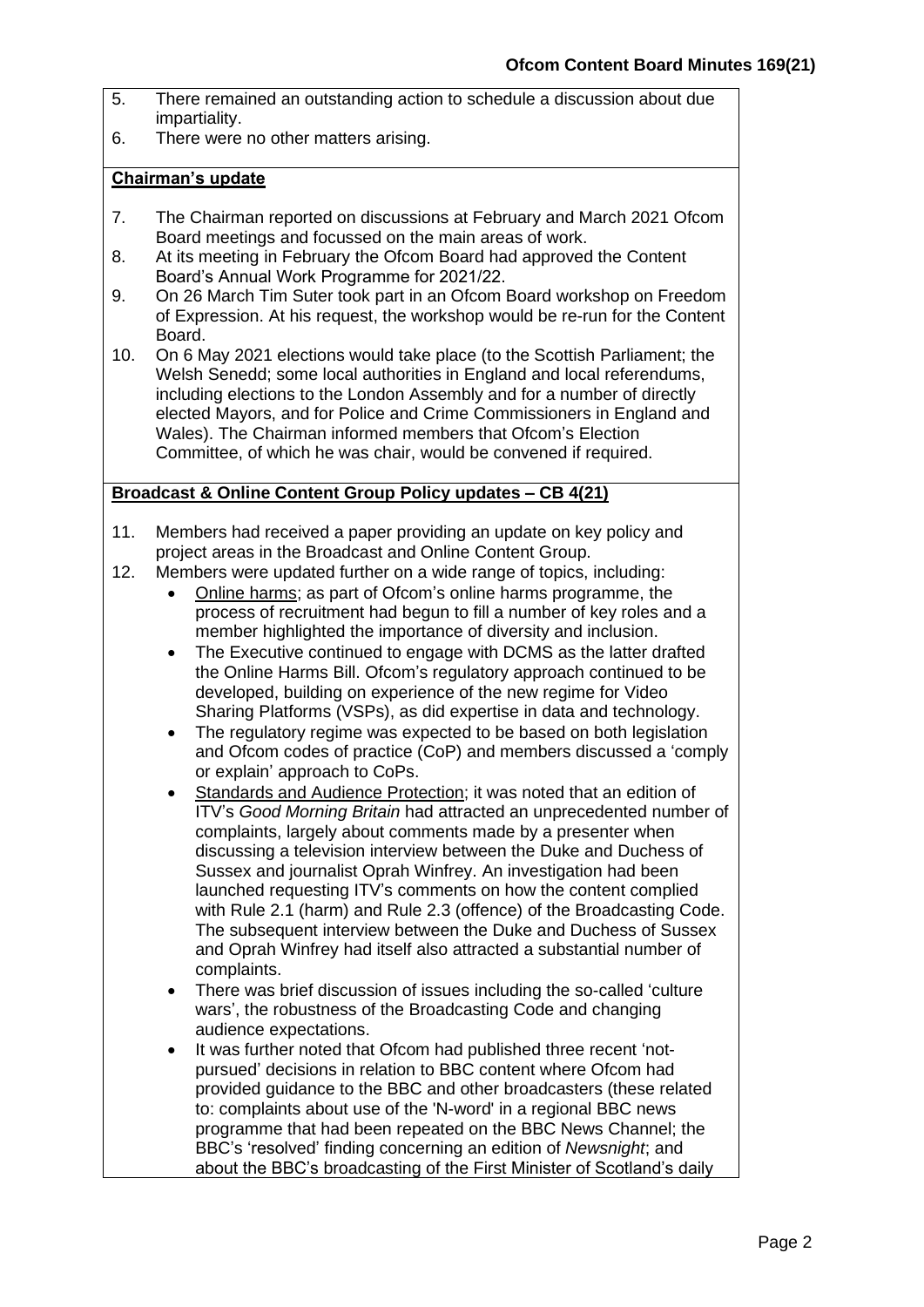Coronavirus update briefings).

- China Global Television Network (CGTN) enforcement activity was continuing.
- BBC Operating Licence; the Executive had begun discussion on Ofcom's approach to a new Operating Licence and expected to publish a call for inputs in the coming months. A Content Board discussion on the future of the BBC's Operating Licence would take place in due course.
- Ofcom's covid-19 response; Ofcom would be publishing a note to broadcast licensees in April, to update them on how Ofcom had reflected the changing situation in its regulatory approach.
- Advertising of products high in fat, salt or sugar (HFSS); it was noted that the Government has proposed the introduction of further restrictions on the advertising of HFSS products, to cover TV, on demand and online platforms.
- Media Ownership Rules review; work was underway to examine where Ofcom should recommend changes to the existing rules to DCMS.

# **Video Sharing Platforms (VSP) update**

- 13. Members were updated on Ofcom's work to regulate UK-established VSPs. On 24 March a 10-week consultation was published on draft guidance for VSP providers on protection measures for harmful material. Three VSP research reports had also been published.
- 14. It was noted that the Content Board sub-group on Online Harms/VSPs had provided useful input as the Executive's work progressed, on matters including the tone of the guidance; on what VSPs were required to do and Ofcom's expectations; and on issues of supervision and robust enforcement.
- 15. The Chairman commented that there was much activity in the Online Harms/VSP space and requested that relevant articles/reading material be shared with Content Board members.

# **Future of Public Service Media – Small Screen: Big Debate – CB 5(21)**

- 16. It was noted that members had received a letter from John McVay, Chief Executive of Pact (the trade association representing independent TV, film and digital producers), in relation to Ofcom's call for evidence on PSBs and the UK production sector, and a copy of Pact's response to the call for evidence. Members were briefed on the Executive's thinking in relation to the issues raised in the letter and its discussions with Pact. It was noted also that there were independent producers that were not part of Pact.
- 17. Ofcom's SS:BD consultation had closed on 16 March 2021 and members had been provided with a summary of the 90+ responses received.
- 18. In discussion members raised a number of issues, including tax breaks and contestable funding; recognition that commercial successes would help independent producers (indies) to support PSB values; new ideas from respondents on the approach to reform of PSB; links between the BBC programme and PSB Review, including the BBC Studios Review; clarity in relation to an accountability framework to 'future proof' and refresh the PSM system; and whether there was a need to review the Terms of Trade between indies and the BBC, to reflect on-demand services for example.
- 19. In relation to PSM prominence and availability, the Executive suggested a separate session and further discussion with interested members.
- 20. The SS:BD team would return to the Content Board in May with an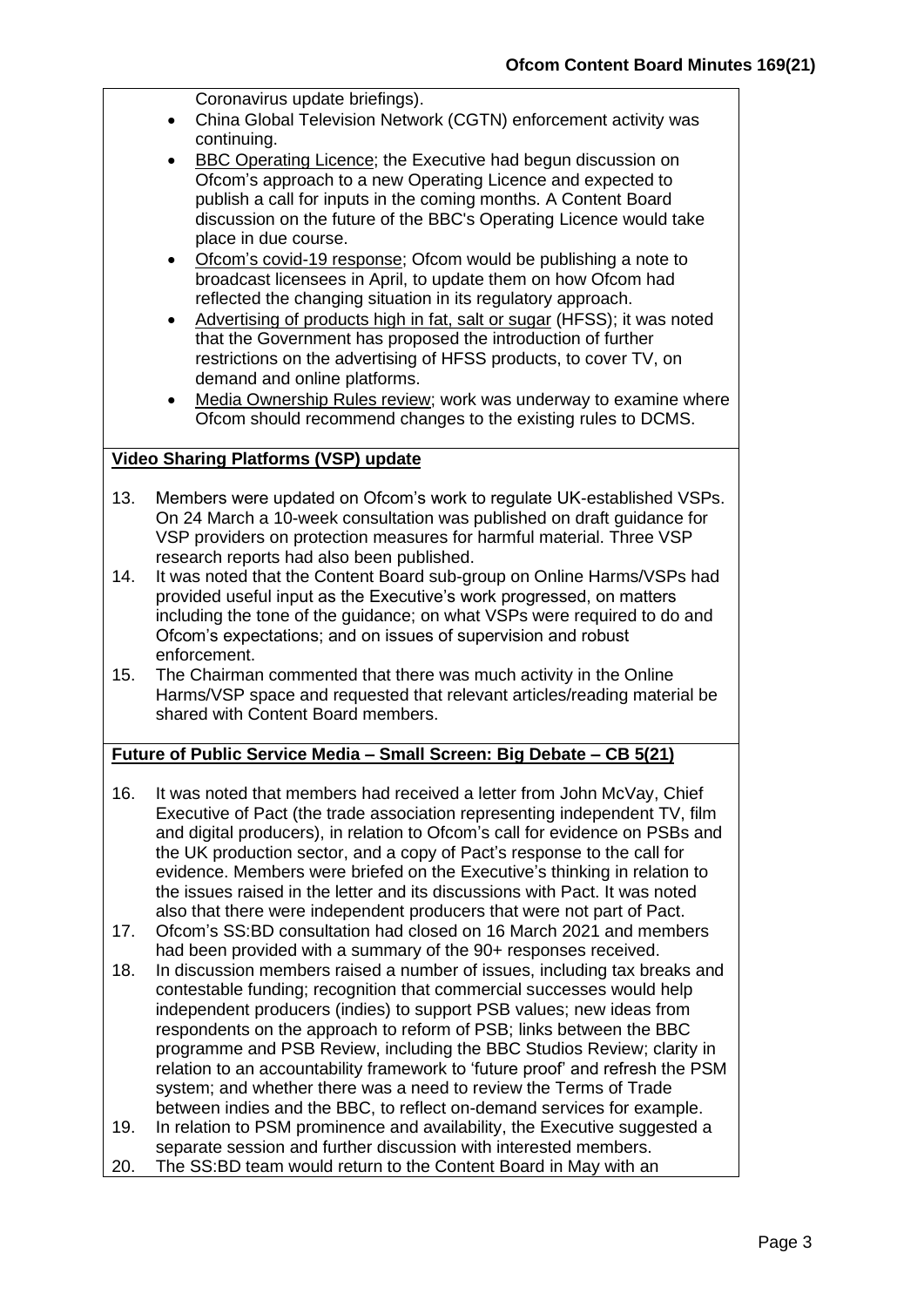indication of PSB/PSM recommendations, expected to be published in a statement in July. The Executive would also arrange a session, for interested members, on how PSM in the nations and regions would be address in recommendations.

### **Market position of BBC Sounds – CB 6(21)**

- 21. Following a call for evidence, the Executive had undertaken an analysis of the radio and audio market and of the impact of BBC Sounds.
- 22. In discussion, issues raised by members included whether BBC Sounds could impact negatively, over time, on innovation and new entrants and whether monitoring was required; and the difficulty for commercial providers to make a return when competing with the large volume of ad-free material on Sounds. It was noted that Sounds also faced challenges, eg from streaming services like Spotify and Amazon Music, and as Sounds evolved it could be a spur to innovation.
- 23. In late April, Ofcom would consult on its analysis, setting out its provisional views that it was not minded to carry out a formal review into the impact of BBC Sounds on competition; and that the BBC needed to be more transparent and engage better with third parties when planning changes to services.

### **BBC Studios review update – CB 7(21)**

- 24. Members were updated on Ofcom's review of the interaction between the BBC Public Service (Public Service) and BBC Studios (Studios), the Executive's analysis to date and on stakeholder responses to both a call for evidence and a consultation to assess Studios' changes to its lines of business, both published in October 2020.
- 25. Issues discussed by members included targets for programming put out to tender to indies; whether interaction between the Public Service and Studios created the risk that the latter was able to operate in ways that competitors could not; BBC governance arrangements and overlaps in the membership between BBC boards/executive committees; advantages conferred by integration of production, distribution and transmission and by the BBC brand; and a need for clear reporting lines, regardless of integration, and for detailed financial data.
- 26. The Executive expected to bring its findings to the Content Board in due course.

# **BBC Three BCA – CB 8(21)**

- 27. Members were briefed on BBC plans to relaunch BBC Three as a linear television channel in January 2022. As a new service, this would be a 'material change' under the terms of the Agreement (between the SoS and the BBC) and the BBC was required to conduct a public interest test (PIT). Ofcom must also consider whether the BBC's proposal was material and, if so, undertake a competition assessment.
- 28. Members noted that two particular drivers of the proposal were to reach 16- 34 year-old audiences who watched but were light users of broadcast TV and to build awareness and change perceptions of what iPlayer and the BBC had to offer more generally.
- 29. Issues discussed by members included the impact on other channels, including Channel 4 and the need for this to be considered as part of the PIT; audience groups and substitution; public value aspects of the proposal; and EPG implications. It was noted that the Executive expected to receive the BBC's final proposal in June.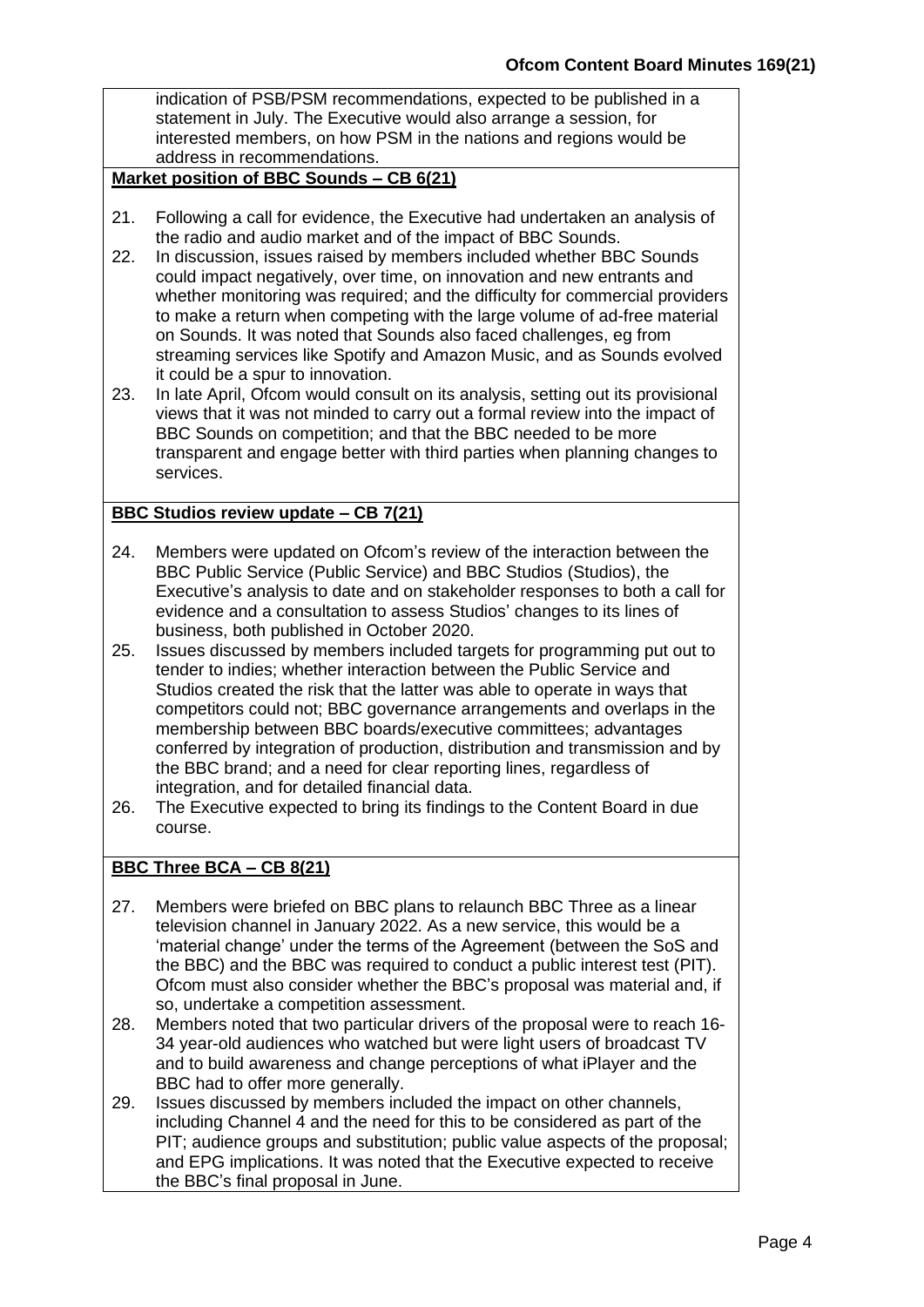# **Update on Ofcom's response to Channel 4's Statement of Media Content Policy 2020/2 – CB 9(21)**

- 30. Members were briefed on the Executive's approach in conducting this year's review of Channel 4 Corporation's (C4C) annual Statement of Media Content Policy (SMCP). The intention was to look at the most prominent areas of C4C's remit but with a particular focus this year on its strategy for connecting with younger audiences and the implementation of the *4 All the UK* programme in the nations and regions. It was noted that C4C continued to be innovative and had responded positively to the covid-19 pandemic.
- 31. A member queried how spend in the Nations and Regions was affected by the impact of the Covid-related reduction in the overall content budget. The Executive would be considering this in its response as well as the roll out of the *4 All UK programme* over the past year. C4C was required to meet a quota of 35% spend on commissions for the main channel on productions outside London, which it routinely exceeded, and had voluntarily committed to increasing this proportion to 50% by 2023.
- 32. Other issues raised by members included financial viability and pressure on advertising revenues; C4C purposes; alternative voices, including new production voices; and value in looking ahead, ie beyond an annual assessment. It was noted that Channel 4, in its response to the SC:BD consultation, had held up the SMCP as a good example of a flexible way of holding a broadcaster to account. That raised the question of whether it was a model to apply to other providers of PSB/PSM.
- 33. The Executive expected to provide the Content Board with its draft response to the SMCP in time for the next meeting.

# **Online Nation 2021 research – CB 10(21)**

- 34. Ofcom planned to publish its Online Nation 2021 report at the end of May. There would be core chapters on key metrics about how the UK adult population accessed the internet, what they were doing online and their attitudes to and experiences of using the internet; and in relation to industry, to track key metrics and market developments. The context of covid-19 would be a consideration, as would online harms. In general reporting in the publication would be neutral.
- 35. Issues raised by members included whether there were nations aspects to consider; citizen activity online, eg to access government services, and balancing online goods with online harms; advantages, learnings and changes in attitude with respect to online provision of education and health care during the pandemic; value in making international data comparisons; and equality and diversity, whilst being noted that relevant usage data was not currently available.

# **Information items**

- 36. The following items were noted:
	- Diversity in broadcasting information  $-$  CB 11(21);
	- Accessibility of television and on-demand CB 12(21);
	- Minutes of the Ofcom Board (9 December 2020 and 10 February 2021); and
	- Minutes of the Communications Consumer Panel/ACOD (10 December 2020 and 21 January and 18 February 2021).